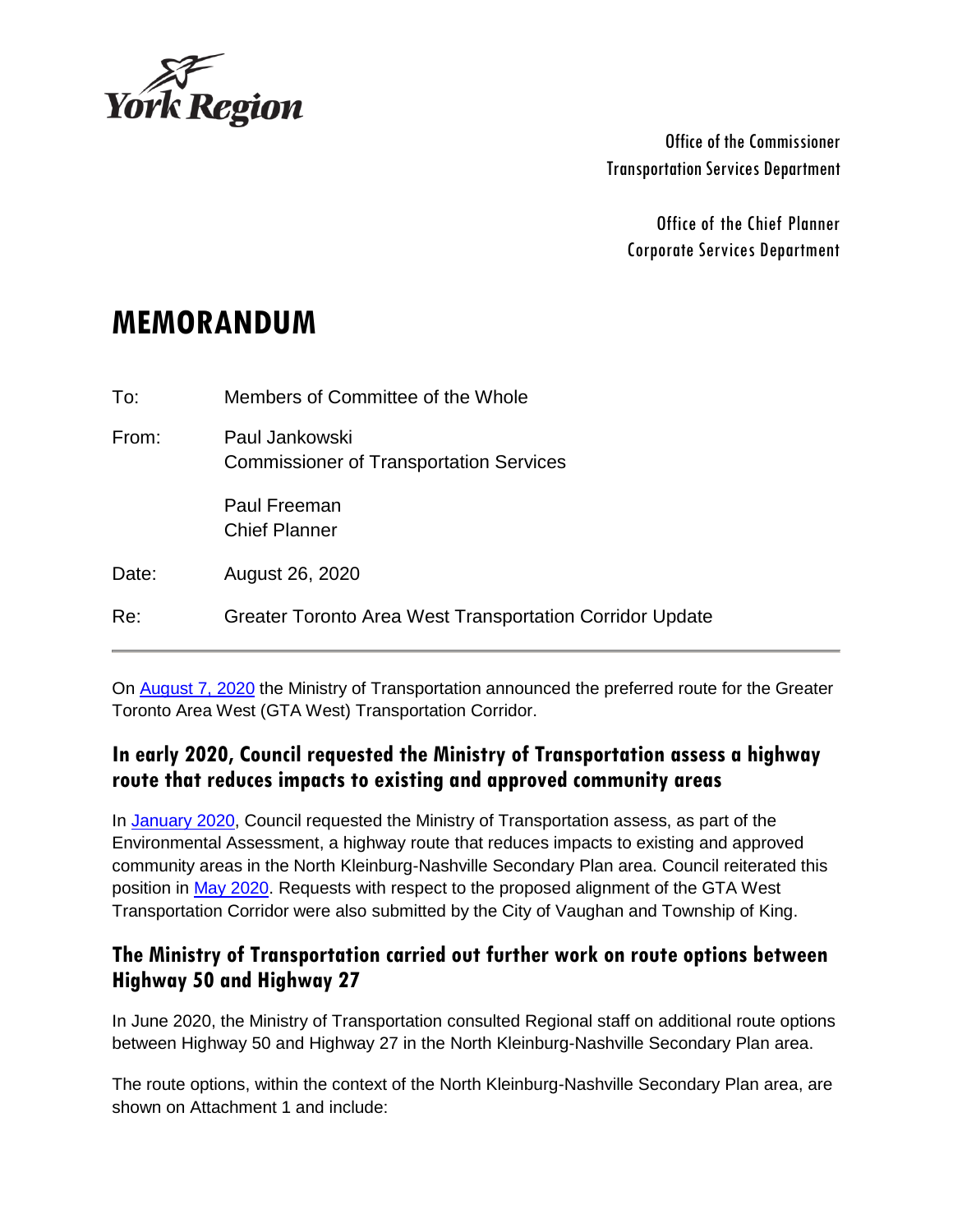- Route option S8-3, identified by the GTA West Environmental Assessment project team as the preliminary preferred route alternative during fall 2019 consultation. This option, which is the most southerly route option, has the greatest impact on the North Kleinburg-Nashville Secondary Plan area.
- Route option S8-4, the most northerly option shown on Attachment 1, avoids the North Kleinburg-Nashville Secondary Plan area, but was identified by the GTA West Environmental Assessment project team as least preferred based on natural environment evaluation criteria.
- Route option S8-5, which lies between options S8-3 and S8-4, impacts the northwest corner of the North Kleinburg-Nashville Secondary Plan, but does not bisect the planned community.

On July 3, 2020, staff provided input to the GTA West Environmental Assessment project team as part of the evaluation of additional route options. Staff was not supportive of the fall 2019 preliminary preferred route alternative since it had the greatest impact on the North Kleinburg-Nashville Secondary Plan area, bisecting the planned community. The remaining two alignment alternatives had less impact to existing and approved community areas in the North Kleinburg-Nashville Secondary Plan area. Staff comments are provided in Attachment 2.

# **The newly-identified preferred route for the GTA West Transportation Corridor has less impact on communities within the Region**

The newly-identified preferred route for the GTA West Transportation corridor includes an improved alignment between Highway 50 and Highway 27, with less impact to the North Kleinburg-Nashville Secondary Plan as compared to the original fall 2019 preliminary alignment. The following provide links to the [GTA West project website](https://www.gta-west.com/) and the Province's [August 2020](https://www.gta-west.com/wp-content/uploads/2020/08/PreferredRoute_Aug-6-2020_Final-web.pdf)  [Preferred Route Announcement.](https://www.gta-west.com/wp-content/uploads/2020/08/PreferredRoute_Aug-6-2020_Final-web.pdf)

While the revised alignment does not completely avoid the North Kleinburg-Nashville Secondary Plan, the impacts are significantly reduced from the alignment previously identified by the Ministry of Transportation. With the revised alignment, the highway would become the northern limit of the designated residential community rather than bisecting it, providing a greater opportunity to complete the Nashville-Kleinberg community as originally planned.

## **Staff propose to continue working with the Ministry of Transportation to identify and protect interchange locations to ensure efficient highway access**

GTA West Transportation Corridor interchange locations proposed within York Region include a partial interchange at Weston Road and a full interchange at Highway 27.

In May 2020, Council requested, as part of the Environmental Assessment, the Ministry of Transportation not preclude a future interchange at Pine Valley Drive and continue to explore an additional Highway 400 interchange north of the Teston Road interchange to accommodate development of lands within Regional Official Plan Amendment 2.